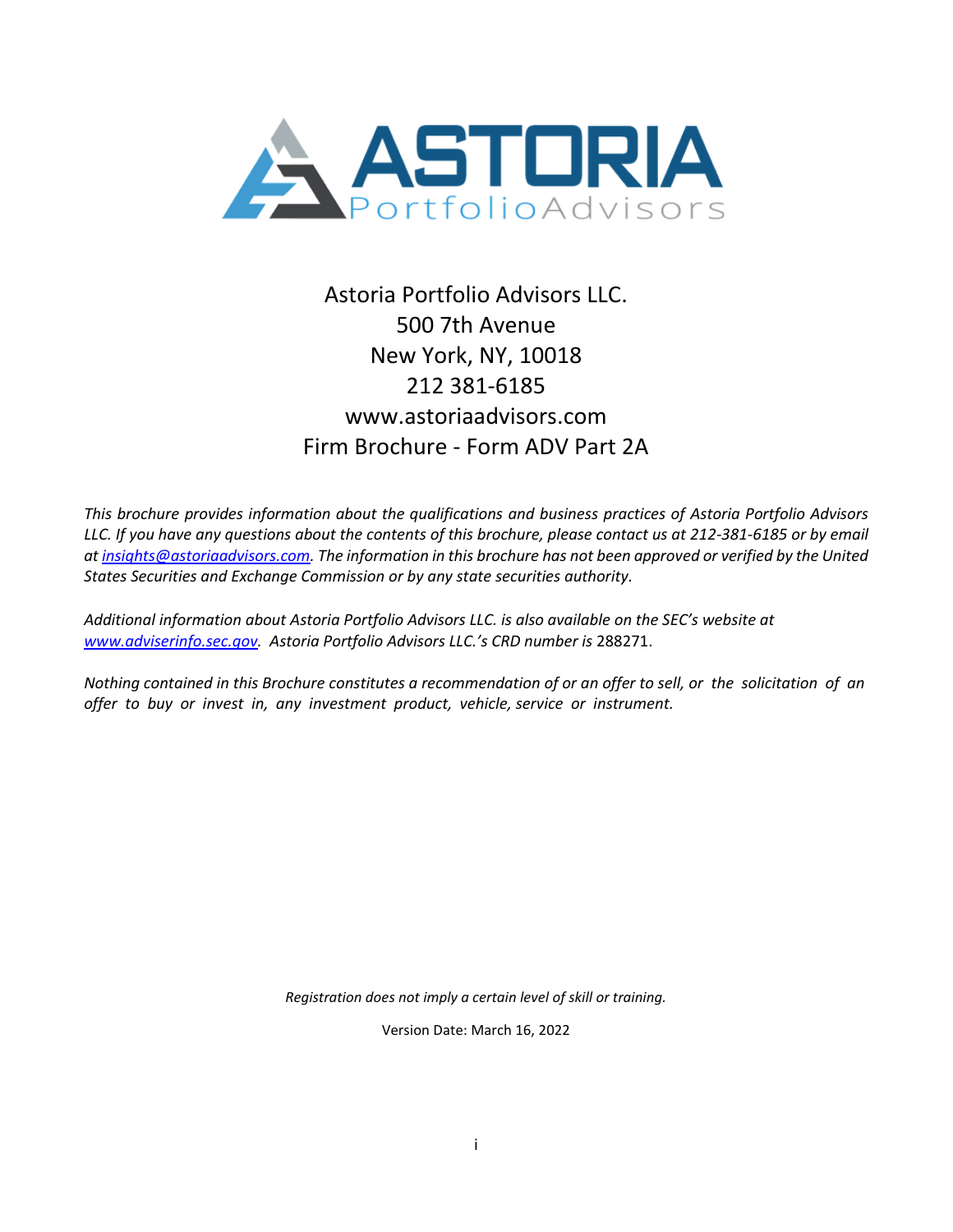#### <span id="page-1-0"></span>**Item 2: Material Changes**

The material changes in this brochure from the last annual updating amendment of Astoria Portfolio Advisors LLC on July 27, 2021, are described below. Material changes relate to Astoria Portfolio Advisors LLC's policies, practices or conflicts of interests.

Astoria acts as a sub-advisor for AXS Astoria Inflation Sensitive ETF as of December 30, 2021. See Items 4, 5, 7, 8, 11 and 17.

Astoria has engaged two additional custodians, Fidelity and Wells Fargo. See Items 4 and 12.

Astoria engages in block trading to facilitate order flow. See Item 12.

Astoria has added language regarding client account review. See Item 13.

AXS Investments will vote proxies on behalf of the ETF. See Item 17.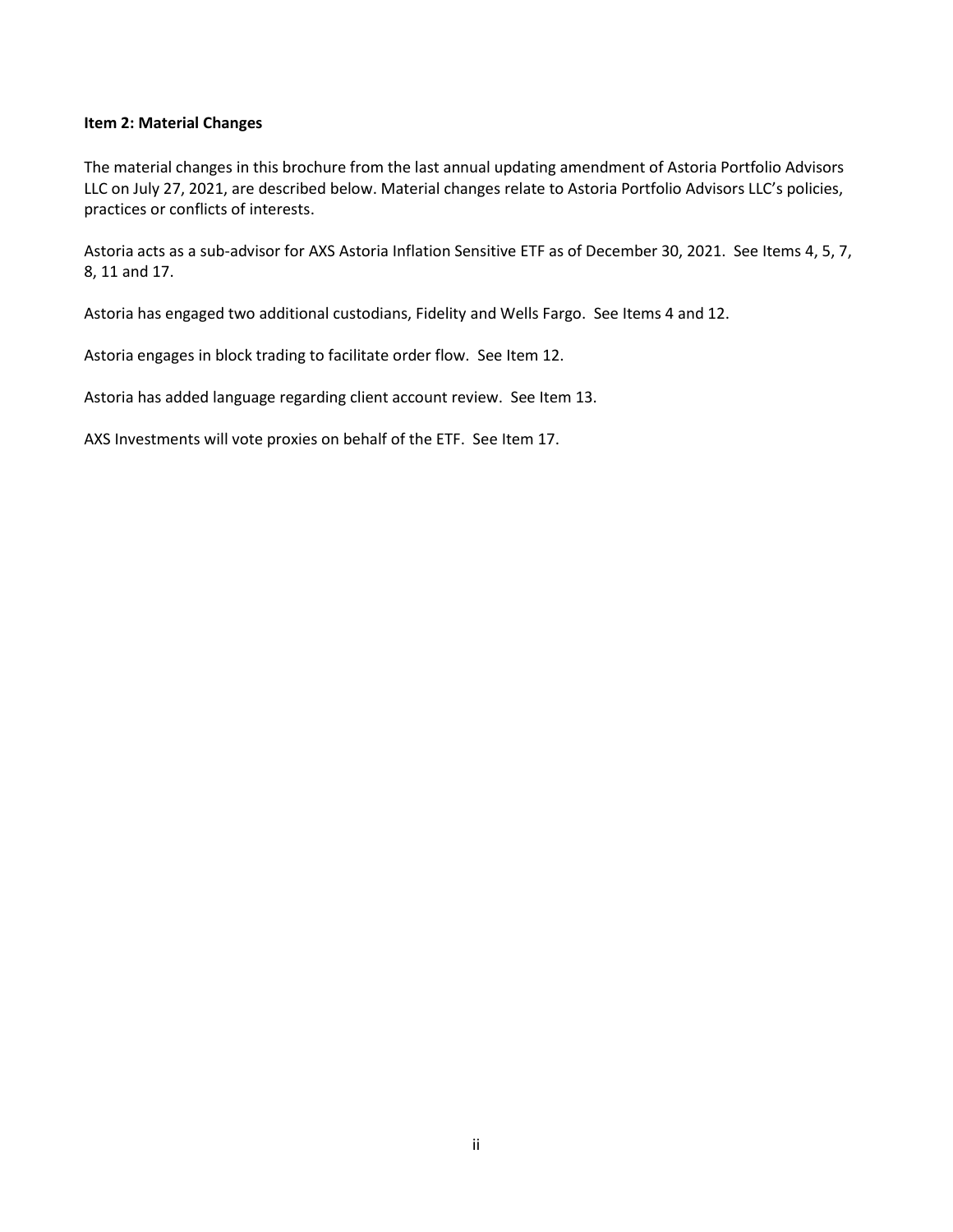# <span id="page-2-0"></span>Item 3: Table of Contents

| Item 11: Code of Ethics, Participation or Interest in Client Transactions and Personal Trading  13 |  |
|----------------------------------------------------------------------------------------------------|--|
|                                                                                                    |  |
|                                                                                                    |  |
|                                                                                                    |  |
|                                                                                                    |  |
|                                                                                                    |  |
|                                                                                                    |  |
|                                                                                                    |  |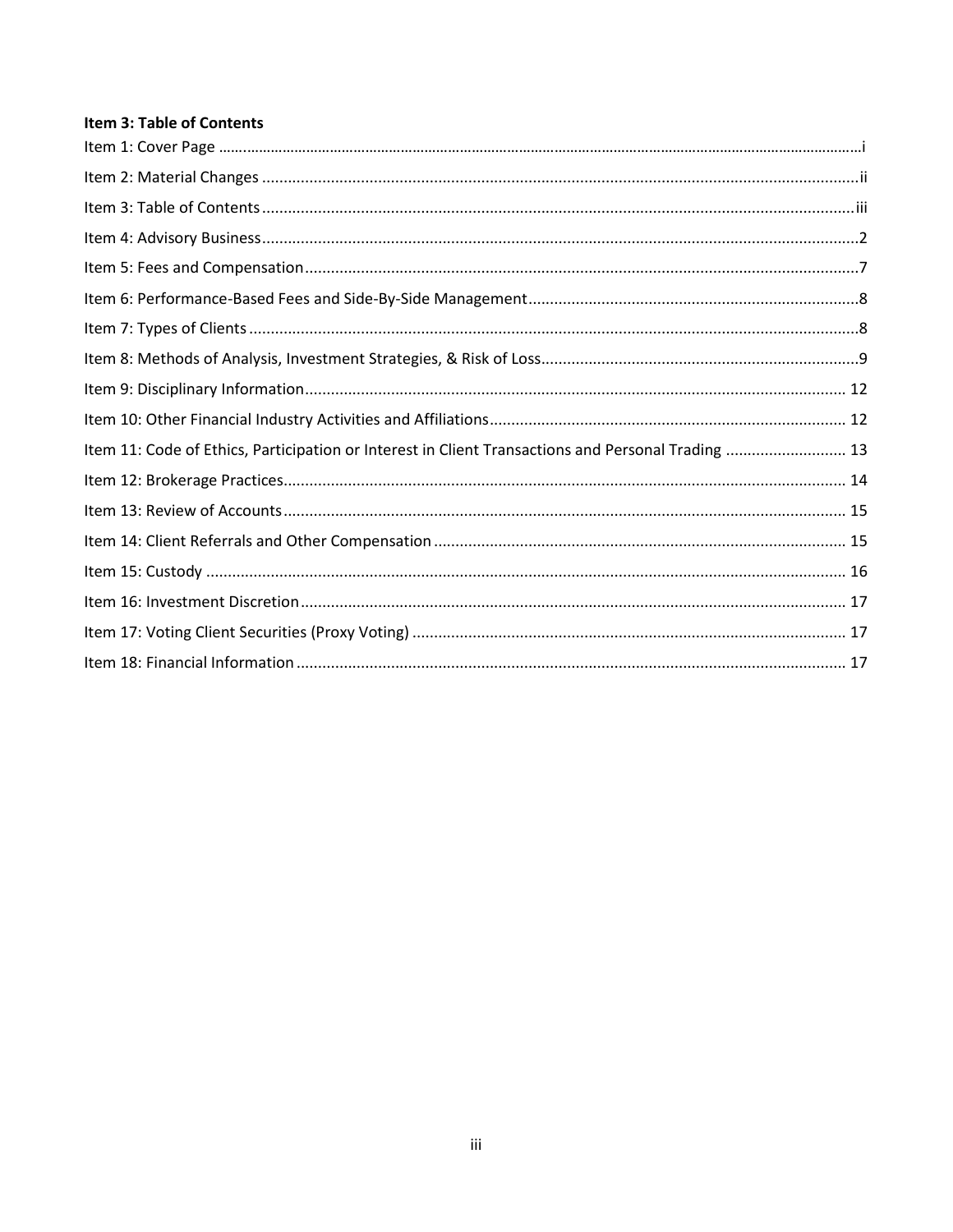#### <span id="page-3-0"></span>**Item 4: Advisory Business**

#### **A. Description of the Advisory Firm**

- Astoria Portfolio Advisors LLC. (hereinafter "APA" or "Astoria") is a Limited Liability Company founded in April 2017 and organized in the State of New York. APA is an independently owned LLC. The majority of APA's business involves providing investment management services and support to a variety of clients including registered investment advisors, high net worth individuals, corporations, turnkey asset management platforms, and other financial institutions (hereinafter referred to as "clients"). APA is a sub-advisor for the AXS Astoria Inflation Sensitive ETF (Ticker is PPI).
- APA's core business model is providing a comprehensive range of investment management services to small and mid-sized RIAs. As this demographic of RIAs typically does not have an internal investment management team, our services constitute what is typically referred to as Outsourced Chief Investment Officer (OCIO) services. Our four main vectors of service are:
	- $\circ$  Investment strategies: Astoria manages a range of ETF managed portfolios, thematic equity portfolios, and ESG ETF managed portfolios.
	- o Portfolio construction: In addition to allocating their client's assets to our myriad core strategies, Astoria works continuously with our RIA clients in the construction and management of customized investment portfolios.
	- o Research: Astoria provides a robust amount of research products to our RIA clients which include market commentaries and a quarterly market review. Additionally, we are contributing editors at multiple media affiliates.
	- o Sub-Advisory services: As a sub-advisor at the custodians Charles Schwab, TD Ameritrade, Wells Fargo, and Fidelity, Astoria physically manages our RIA client's investment accounts providing a full suite of operational and trading services.
- Astoria has two core methods of delivery for our services to RIA clients:
	- o Model Delivery: In the instance of model delivery (AUA) Astoria does not physically 'touch client accounts' by managing our client's investments at a custodian. We provide these customers with allocations to our investment models along with continuous updates on all model changes. We work with the advisor on the appropriate set model or customized portfolios. We provide continuous and ongoing investment management and portfolio research services to these clients on a direct and reverse inquiry basis for the entirety of their investable assets. Hence, we do not have discretion on these assets, so these are considered Assets Under Advisement (AUA).
	- $\circ$  Physical Sub-Advisory: In the instance of physical sub-advisory at a custodian (AUM), our full range of contractual services is the same as model delivery, only we 'touch client accounts' by physically managing our client's portfolios via trading and operational services at our mutual custodian. These accounts are where we have complete discretion and are considered Assets Under Management (AUM).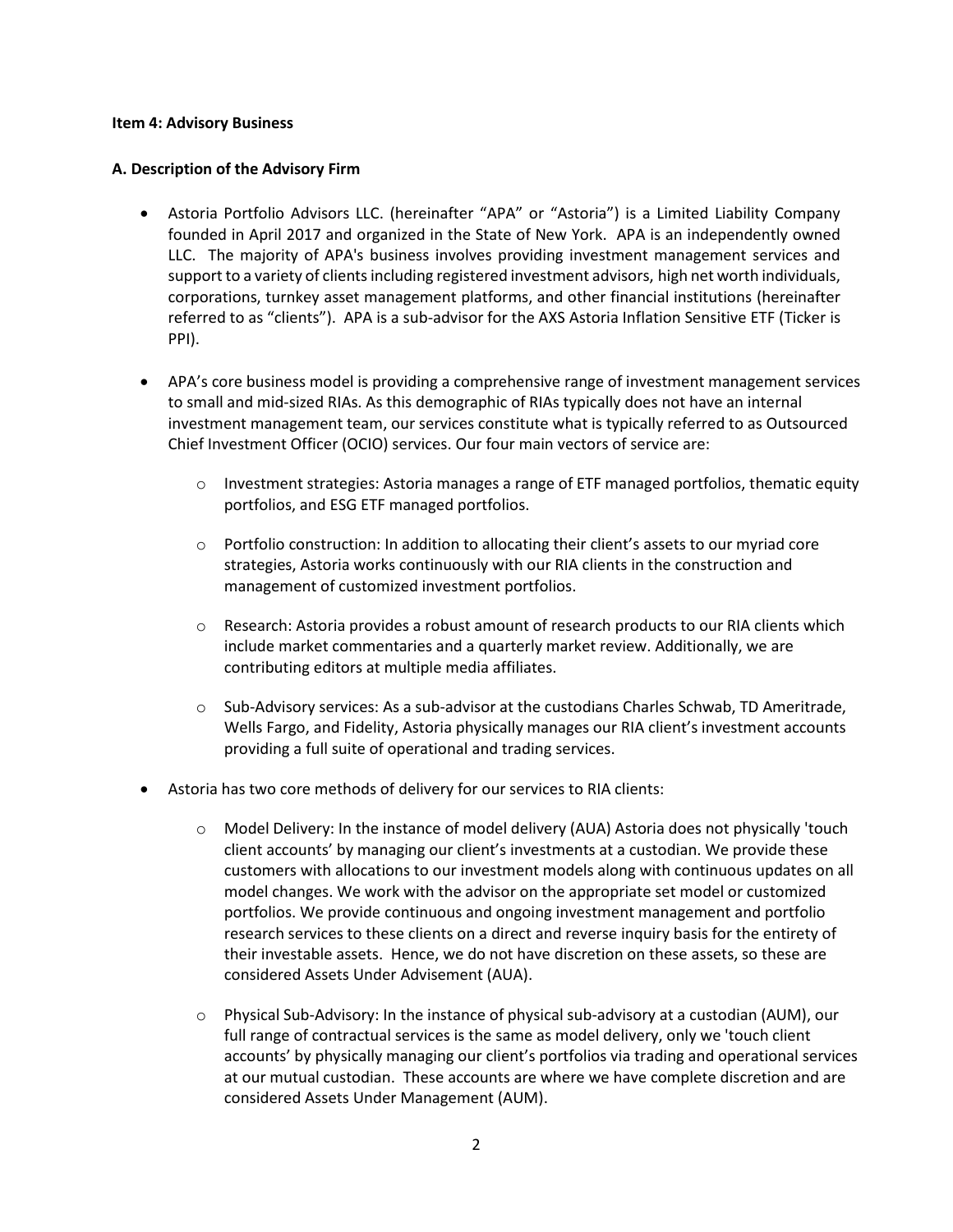- $\circ$  While Astoria's core business model is providing our full range of investment services to small and mid-sized RIAs, Astoria does manage a small amount of individual client assets with no RIA intermediaries.
- APA's research-driven portfolios are structured using a variety of macro-economic, quantitative, and portfolio construction tools. APA has manufactured institutional caliber investment strategies utilizing the benefits of the ETF product (liquidity, tax efficiency, diversification, and transparency). APA applies its quantitative portfolio construction background to additionally create thematic stock portfolio which are largely quantitative and systematic in nature. Lastly, APA offers a range of ESG solutions for investors who require such outcomes.
- APA's investment management process is a constant feedback loop between research, portfolio construction, and risk management. Investment decisions are made using strong economic and quantitative rationale backed by data. APA employs ongoing research assessment of these models to manage its investment processes and outcomes.
- Effective 12/30/2021, APA became the sub-advisor AXS Astoria Inflation Sensitive ETF (Ticker is PPI). The ETF is an actively managed strategy that seeks to achieve its investment objective by investing principally in securities across multiple assets classes which have the potential to benefit, either directly or indirectly, from increases in the rate of rising costs of goods and services (i.e., inflation). More details about APA's role as a sub-advisor to PPI can be found in the Sub-Advisory section below.
- APA's Founder, CEO, and CIO, John Davi, is an award-winning research strategist and has over two decades experience spanning across Macro ETF Strategy, Quantitative Research, and Portfolio Construction. John was Head of Morgan Stanley's Institutional ETF Content where he produced hundreds of reports over an 8-year period. While working for Morgan Stanley, John advised many of the world's largest Hedge Funds, Asset Managers, Pensions, and Endowments. John's ETF content was top-ranked twice by Institutional Investor magazine between 2009 through 2017. John began his career in 2000 doing research on ETFs in Merrill Lynch's Global Equity Derivatives Research group. During his tenure in research, John produced several hundred reports on ETFs, Futures, Options, & Indices. John was part of a team from 2000 to 2008 that was ranked top 3 by Institutional Investor magazine in 6 of his 8 years. John structured ETF portfolio solutions as early as 2002 for Merrill Lynch's client base where several billion in assets were raised and executed. John's research has been recognized and featured on ETF.com, ETFTrends.com, InsideETFs, Institutional Investor Magazine, and he is a regular contributor to CNBC, Bloomberg, and other media outlets. He was recognized by Bloomberg as an "ETF Master Chef" and by CNBC as an "ETF expert".
- David Clark is CCO, President and Head of Business Development for Astoria Portfolio Advisors LLC. He has more than 25 years of experience in the financial services industry. David spent the first 18 years of his career at Merrill Lynch (subsequently Bank of America), holding various institutional sales management and business development leadership roles in London and New York. David was Head of Merrill's European Convertible Bond, Equity Derivative, ETF and Delta One sales, and sat on the firm's European Markets Operating Committee. He also served as Head of Bank of America's Americas International Derivative and Swap sales. Additionally, David was Head of Americas Global Delta One, ETF, Stock Loan Distribution and Product, and a member of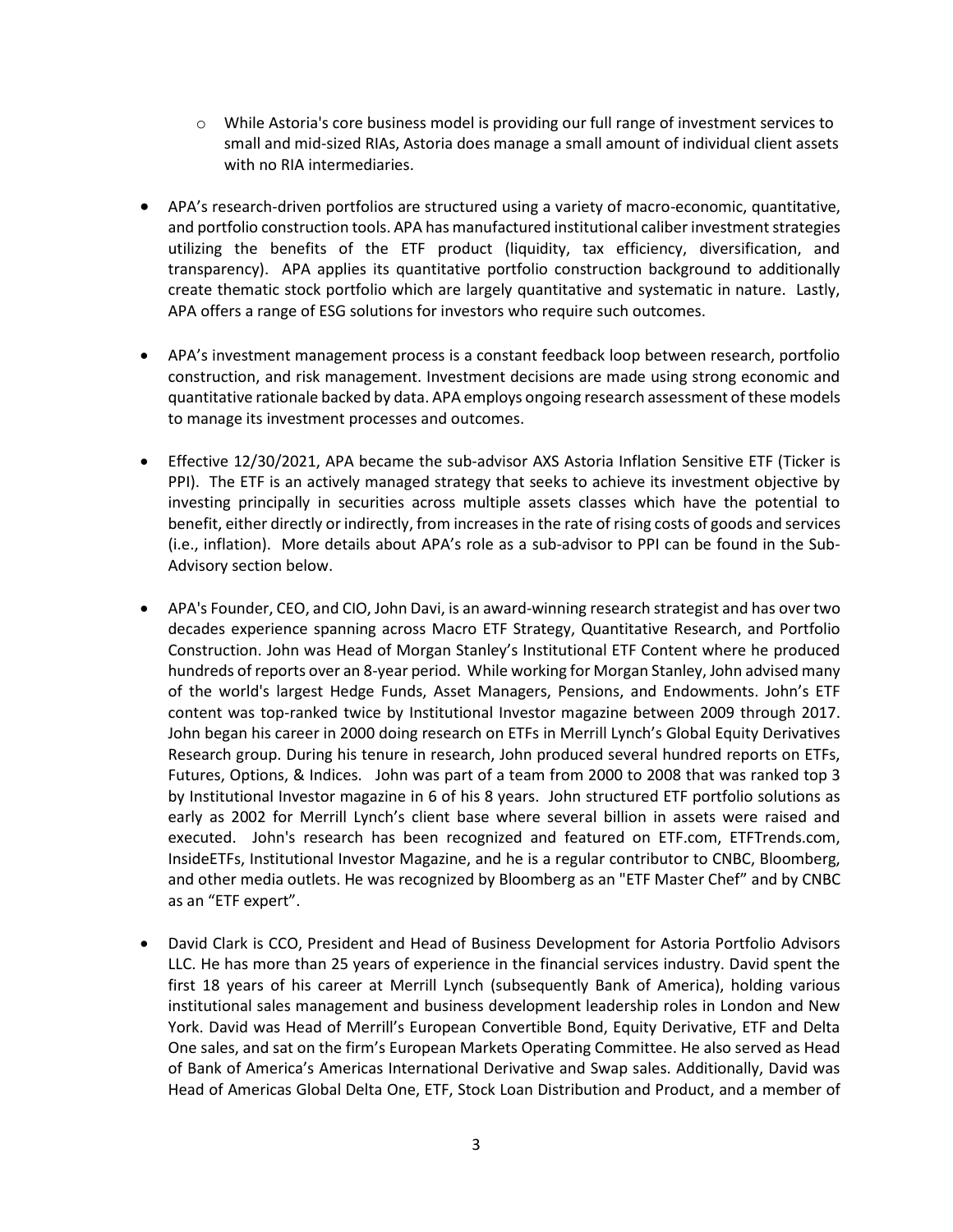the North American Equity Sales Operating Committee. He later spent six years at Société Générale, where he was head of U.S. Sales for Global Securities Financing, overseeing distribution of ETF, Swap and Structured Financing products. David graduated from Villanova University with a Bachelor of Arts degree in Economics and currently sits on the school's President's Advisory Council. He lives in Chatham, New Jersey with his wife and three children.

• Bruce Lavine is a Senior Strategy Advisor of Astoria Portfolio Advisors LLC. Bruce has a long history in the ETF and asset management business beginning with Barclays Global Investors over 20 years ago. He was one of the earliest employees at iShares and had roles including CFO, Head of Product Development and CEO of iShares Europe. In 2006, Bruce joined WisdomTree as President and Chief Operating Officer. He was there for 10 years as an employee and remains active with WisdomTree today as a member of their Board of Directors. Most recently, Bruce was the CEO of 55 Capital. Bruce has an MBA and BS both from the University of Virginia and he is a Chartered Financial Analyst (CFA).

# **B. Types of Advisory Services**

## **Portfolio Management Services**

- APA manages investment portfolios for a variety of clients including registered investment advisors, high net worth individuals, corporations, turnkey asset management platforms, and other financial institutions.
- APA will create a portfolio designed to target the client's investment policy goals and risk tolerance. APA will allocate the client's assets among various investments taking into consideration the overall management style and risk tolerance selected by the client. APA's ETF portfolios consists primarily of passive, market-capitalization weighted, factor-based (sometimes referred to as Strategic or Smart Beta), commodity, liquid alternative, and actively managed funds. Additionally, APA has developed a suite of thematic stock portfolios which are quantitively driven and systematic in nature. APA also offers a suite of ESG solutions for investors who desire such outcomes. APA may also hold or supervise actively managed or passive mutual funds, individual stocks, and bonds, non-listed REITs, as well as options, typically resulting from preexisting client holdings prior to becoming an APA client.
- APA manages portfolios on a discretionary and non-discretionary basis. APA does its own internal macro-economic and quantitative research and leverages these capabilities to design portfolios for investors. At times, individuals from outside of APA may join the firm's investment committee meetings strictly for the purpose of participating in a group setting discussion on larger macroeconomic and investment themes that are currently and prospectively underway. These individuals are in no way functionally involved, with all matters as it pertains to the business, investment, and operational endeavors of APA.
- APA offers its services primarily through other registered financial service intermediaries. APA offers ongoing investment management services based on the client's goals, objectives, time horizon, and risk tolerance level. APA works closely with these financial service intermediaries to create an agreed-upon Investment Policy Statement, which generally outlines the client's financial wealth being and risk tolerance levels. Using the parameters set forth in the Investment Policy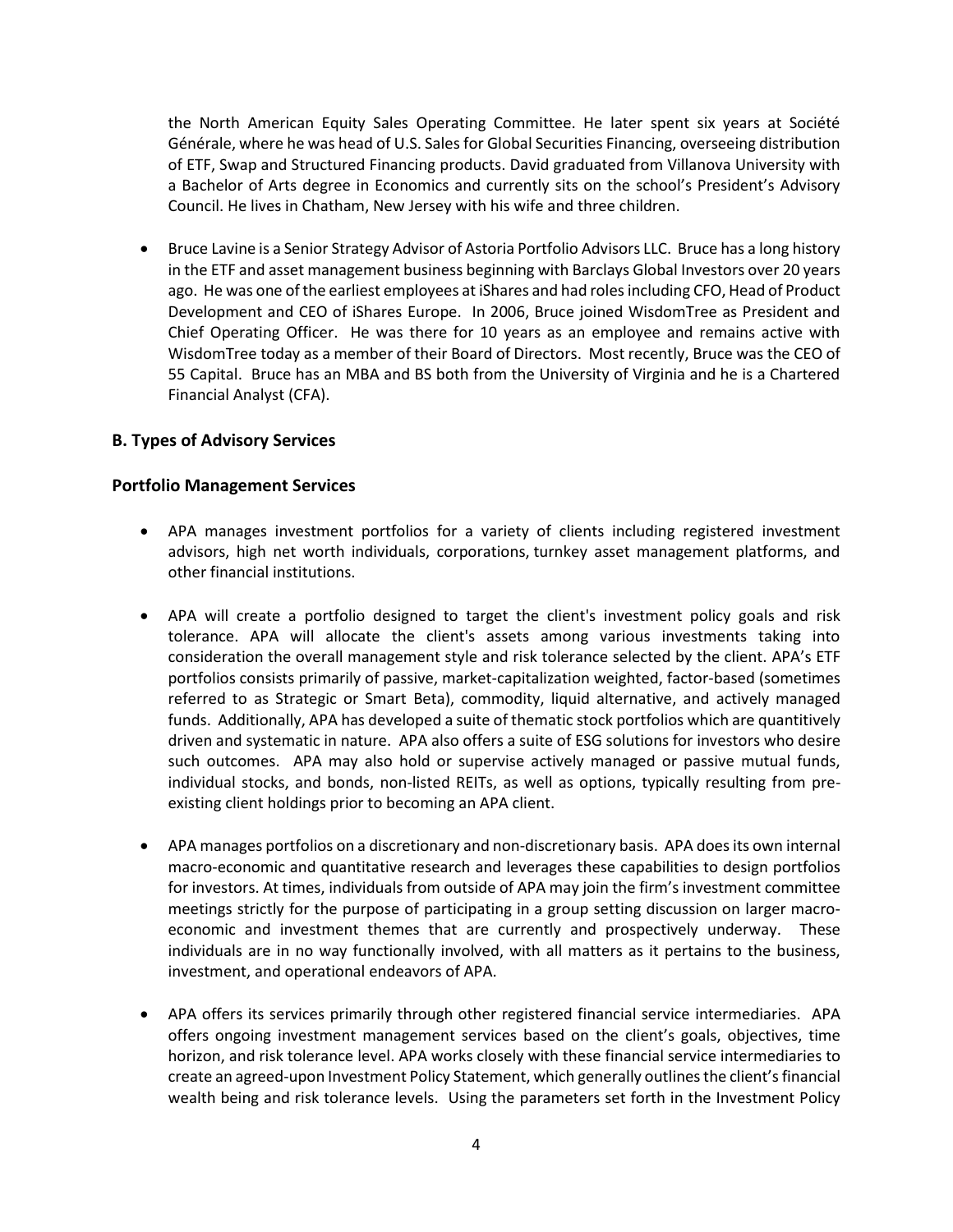Statement, APA will then construct a plan to aid in the selection of a portfolio that matches each client's specific situation. Investment management services include, but are not limited to, the following:

- o Investment strategy
- o Investment policy statement
- o Asset allocation
- o Asset selection
- o Risk tolerance
- o Portfolio management and rebalancing
- APA regularly evaluates the current investments of each client with respect to their agreed upon investment strategy, risk tolerance level, and time horizon. APA will request discretionary authority from clients in order to select securities and execute transactions without permission from the client prior to each transaction. There may be at times instances where APA does not have discretion and may simply provide an ETF or stock portfolio, portfolio construction analytics, and other investment advisory services to the client. Risk tolerance levels are documented in the Investment Policy Statement.
- APA seeks to provide investment decisions that are made in accordance with the fiduciary duties owed to its accounts and without consideration of APA's economic, investment or other financial interests. To meet its fiduciary obligations, APA attempts to avoid, among other things, investment or trading practices that systematically advantage or disadvantage certain client portfolios, and accordingly, APA's policy is to seek fair and equitable allocation of investment opportunities & transactions among its clients to avoid favoring one client over another over time. It is APA's policy to allocate investment opportunities and transactions it identifies as being appropriate and prudent among its clients on a fair and equitable basis over time.

## **Sub-advisor Services**

- APA serves as a sub-advisor to the AXS Astoria Inflation Sensitive ETF (Ticker is PPI). The ETF is an actively managed strategy that seeks to achieve its investment objective by investing principally in securities across multiple assets classes which have the potential to benefit, either directly or indirectly, from increases in the rate of rising costs of goods and services (i.e., inflation). These investments are expected to include, but are not limited to, equity securities of companies engaged in the energy, financials, industrial, and materials sectors, as well as investments in other ETFs that directly or indirectly invest in commodities and fixed income securities. The fund invests in both domestic and international stocks.
- John Davi is the Portfolio Manager for PPI.
- APA may also act as a sub-advisor to advisers unaffiliated with APA. These third-party advisers would outsource portfolio management services to APA. This relationship will be memorialized in each contract between APA and the third-party adviser.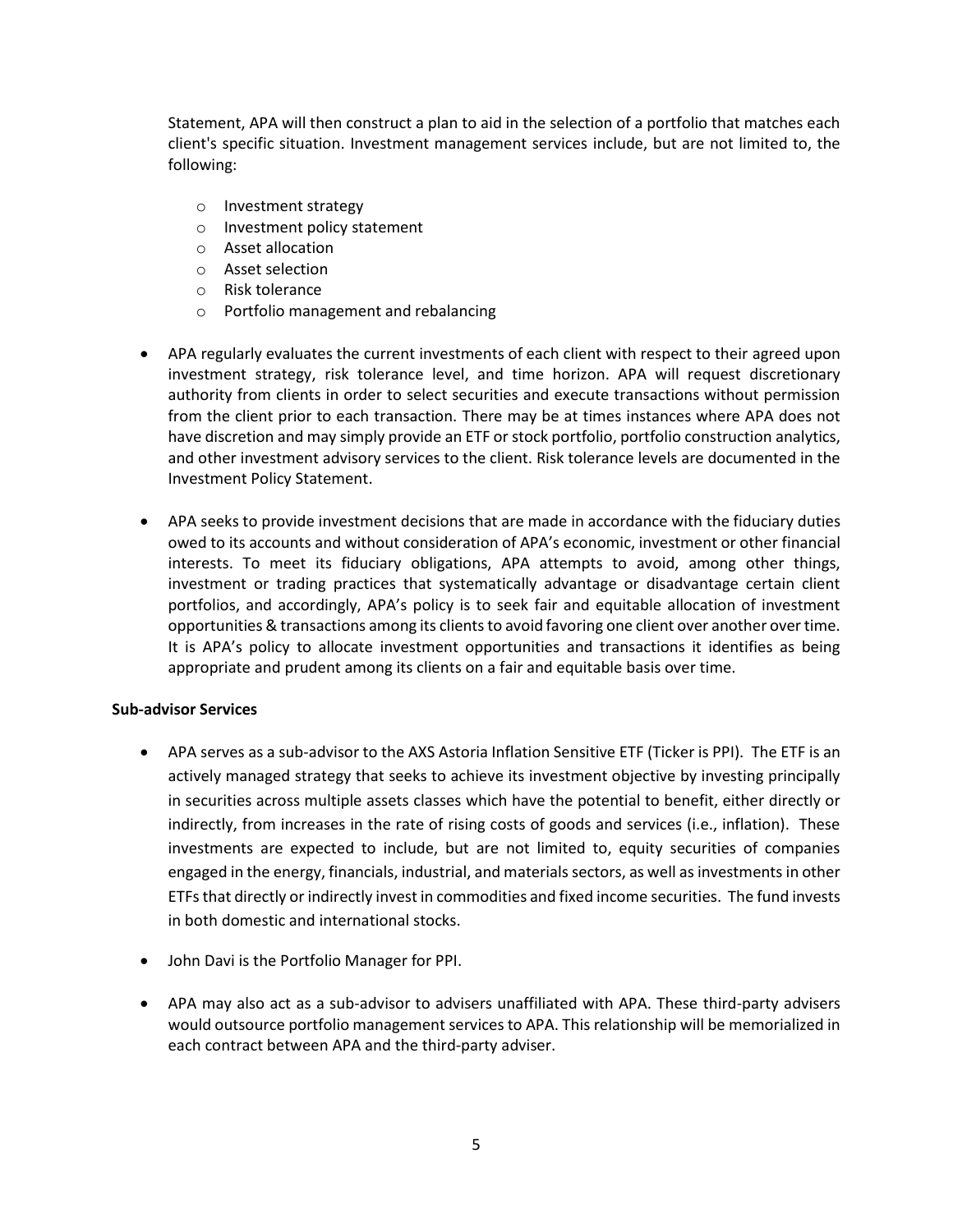#### **Model Licensing**

• APA offers non-discretionary investment advisory services to unaffiliated investment advisers. These licensing activities include the creation and maintenance of investment models. These models and subsequent model changes are communicated as recommended allocations or changes to the advisory firms that license the models. APA provides these recommendations on a non-discretionary basis. APA is not responsible for enacting or making discretionary trades in client accounts with respect to its model licensing activities. Investment adviser firms that license these models from APA are responsible for any discretionary activities with respect to assets they manage according to the models. APA's compensation for these activities is subject to the terms of a model licensing or a management agreement that is agreed upon with the advisory firm utilizing these services.

## **Outsourced Chief Investment Officer Services**

• APA serves as an Outsourced Chief Investment Officer to select clients. In these instances, APA will deliver bespoke investment management solutions, provide consultative services, fund and portfolio construction analytics, model portfolios, and portfolio optimization work in exchange for a fixed dollar amount fee or as a percentage of assets under management.

#### **Services Limited to Specific Types of Investments**

• APA generally limits its investment advice to stocks as well as ETFs across the equity, fixed income, commodity, and liquid alternatives space. As mentioned previously, APA's portfolios may include individual equity securities, mutual funds, non-listed REITs, bonds, options, or CDs, typically resulting from pre-existing client holdings prior to becoming an APA client. In these instances, APA will provide guidance on the optimal transition strategy keeping in mind the client's stated objectives, risk tolerance, and overall investment strategy. APA may use other securities such as options as well to help diversify a portfolio or seek income when applicable.

#### **C. Client Tailored Services and Client Imposed Restrictions**

• APA will tailor a program for each individual client. This will include an interview session to learn the client's specific needs and requirements as well as an investment plan that will be executed by APA on behalf of the client. APA may use model allocations together with a specific set of recommendations for each client based on their personal restrictions, risk tolerance, needs, and targets.

#### **D. Assets Under Management**

• As of December 31, 2021, APA oversees approximately \$1,079,800,000 in assets under management and advisement on behalf of its clients and the firm's sub-advisory business. This number includes assets under management of approximately \$176,300,000 in discretionary assets and \$2,500,000 in non-discretionary strategies. Additionally, APA oversees approximately \$901,000,000 in advisory assets which are non-managed strategies powered by APA's research and investment management services, portfolio construction analytics, model portfolios, outsourced Chief Investment Officer support, or other non-managed investment assignments.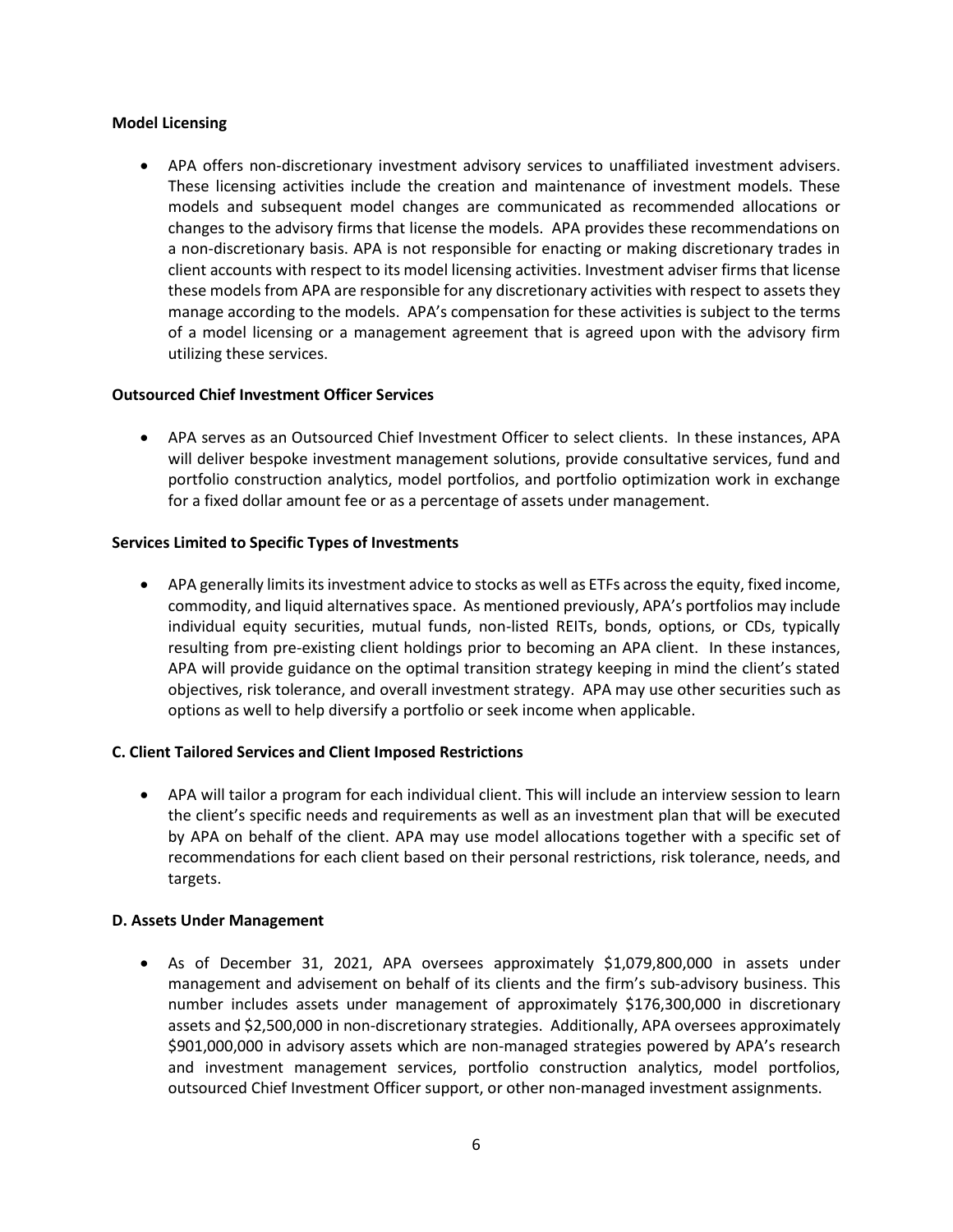• As of Dec 31, 2021, there was \$1,251,500 in assets in the AXS Astoria Inflation Sensitive ETF (Ticker PPI).

## <span id="page-8-0"></span>**Item 5: Fees and Compensation**

- APA is compensated for sub-advising the AXS Astoria Inflation Sensitive ETF (Ticker is PPI). The management fee for PPI is 0.70% and the total operating expense as of December 31, 2021 is 0.71%. Pursuant to the Sub-Advisory Agreement between AXS and Astoria, AXS has agreed to pay an annual sub-advisory fee to Astoria in an amount based on the Fund's average daily net assets. AXS is responsible for paying the entirety of Astoria's sub-advisory fee. The Fund does not directly pay Astoria.
- As previously noted, APA offers a range of services to registered investment advisors, high net worth individuals, corporations, turnkey asset management platforms, and other financial institutions. APA's fees vary depending on the scope of the work. The annual fee for APA's services will generally be charged as a percentage of assets under management which typically ranges from 15bps to 150bps depending on the complexity and scope of the work involved. Clients will be advised of the fee prior to or at the time of engagement.
- There are at times where APA's clients request a fixed dollar amount instead of paying a percentage of assets under management. There is generally no minimum amount that clients must deposit to invest with APA. However, APA does impose a minimum fee per account typically around \$1500 per year. In certain instances, this minimum fee may be waived.
- Fees are generally paid monthly or quarterly in arrears based on the average of the daily balance in the client's account throughout the billing period, after considering deposits and withdrawals, for purposes of determining the market value of the assets upon which the advisory fee is based.
- In general, APA's fees are negotiable and the final fee schedule is attached as an exhibit in the Investment Management Agreement signed both by the client and APA. Clients may terminate the agreement without penalty for a full refund of APA's fees within five business days of signing the Contract. Thereafter, clients may terminate the Investment Advisory Contract generally with 1 days' written notice.
- When APA licenses its investment models to unaffiliated investment adviser firms, it receives a share of the fee collected from that adviser's clients. The fees charged to the client will not exceed any limit imposed by any regulatory agency. In the instance of model delivery services, APA reserves the right to deduct fees in advance. The relationship will be memorialized in each agreement between APA and the unaffiliated adviser.

# **B. Payment of Fees**

## **Payment of Portfolio Management Fees**

• Asset-based portfolio management fees are withdrawn directly from the client's accounts with the client's written authorization on a monthly or quarterly basis or invoiced and billed directly to the client. Clients may select the method in which they are billed. Fees are generally paid in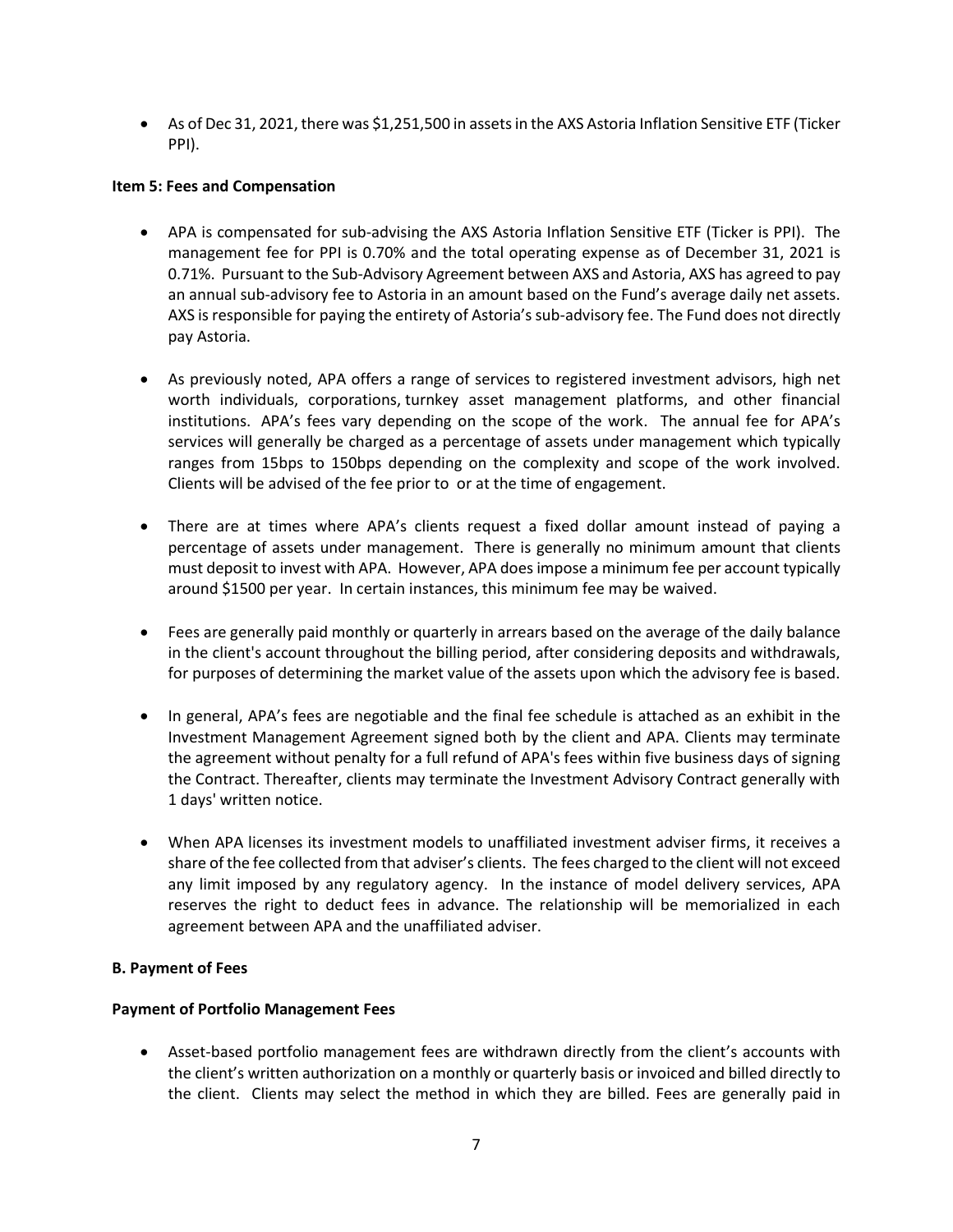arrears although there are certain instances as previously noted where our model delivery services collect fees upfront.

#### **Payment of Sub-advisor Fees for Astoria's Separately Managed Account Business**

• As Sub-advisor, APA may withdraw fees from client accounts or clients may be invoiced for such fees, as disclosed in each contract between APA and the client. Fees are paid via check, cash or wire.

#### **Payment of Model Licensing Fees**

• Licensing fees may be withdrawn from clients' accounts or the unaffiliated adviser may bill its clients for the total advisory fee including the licensing fee. In these instances, APA's models are delivered to the end client in exchange for a fixed fee or a percentage of assets under management. Fees may be collected upfront and are paid via check, cash or wire.

#### **C. Client Responsibility for Third Party Fees**

• Clients are responsible for the payment of all third-party fees (i.e. custodian fees, brokerage fees, mutual fund fees, transaction fees, etc.). Those fees are separate and distinct from the fees and expenses charged by APA. Please see Item 12 of this brochure regarding broker-dealer/custodian practices.

#### **D. Outside Compensation for the Sale of Securities to Clients**

• Neither APA nor its supervised persons accept any compensation for the sale of investment products, including asset-based sales charges or service fees from the sale of mutual funds.

#### <span id="page-9-0"></span>**Item 6: Performance-Based Fees and Side-By-Side Management**

• APA does not currently have any accounts that use performance fees. However, APA may decide to enter into such performance-based fee arrangements in the future.

#### <span id="page-9-1"></span>**Item 7: Types of Clients**

APA provides advisory services to the following types of clients:

- Registered investment advisors
- High net worth individuals
- Corporations
- Turnkey asset management platforms
- Investment Companies
- Other financial institutions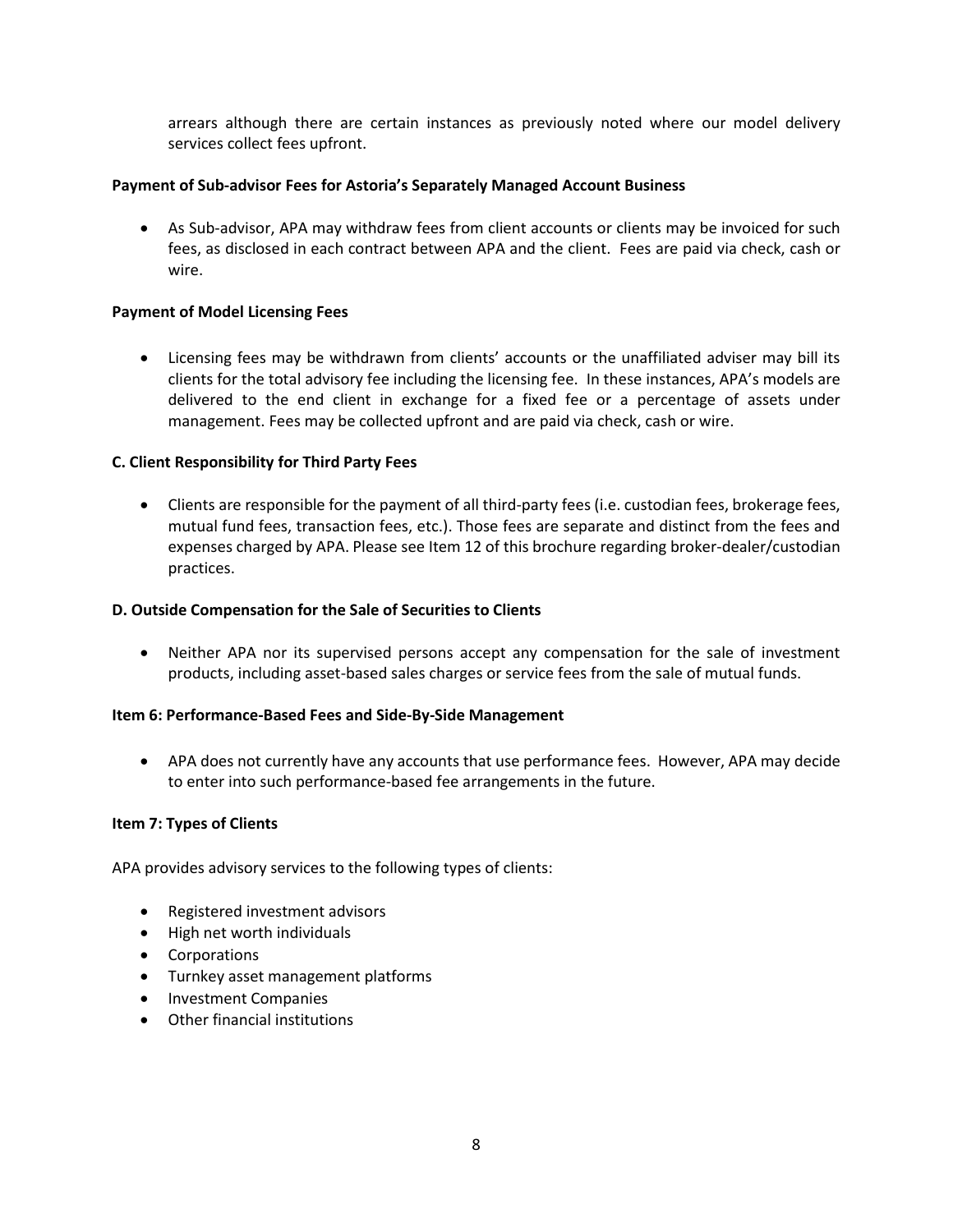#### <span id="page-10-0"></span>**Item 8: Methods of Analysis, Investment Strategies, & Risk of Loss**

- With respect to APA's separately managed account business, the firm believes active management of ETFs is an ideal construct to deliver efficient wealth management solutions. APA primarily uses ETFs to structure investment portfolios based on the client's risk tolerance and the investment policy statement. At times, depending on the risk tolerance of the client, APA may use factor, actively managed, commodity, and liquid alternative ETFs. APA has developed a suite of thematic stock portfolios using a systematic and rules-based approach. Additionally, APA offers a suite of ESG solutions using APA's internal macro-economic and quantitative research background. At times, APA's clients may request single stock, bond, or option strategies.
- As mentioned previously, APA may also hold or supervise individual stocks and bonds, mutual funds, non-listed REITs, as well as options, typically resulting from pre-existing client holdings prior to becoming an APA client. As a result, APA may direct clients on when transition out of their pre-existing holdings into a portfolio constructed by APA.
- APA utilizes macro and quantitative investment analysis when constructing an investment portfolio. We believe asset allocation is the primary driver of investment portfolio performance. Moreover, APA believes that portfolio diversification is important. We monitor macro-economic data to determine whether to increase or minimize the overall volatility of a portfolio. We may increase or decrease our portfolios' exposures to various asset classes when we believe conditions are warranted. We do not try to time the market and hence we normally stay fully invested in asset allocations.
- Active asset allocation and investment in the model portfolio involve market risk and an investment in a model portfolio could lose money over short or even long periods. Trading can affect investment performance, particularly through increased brokerage costs and taxes.
- APA's portfolios are formed using stocks and ETFs that track specified investment themes for the purpose of targeting long-term investment goals. APA's criteria for selecting ETFs includes, but is not limited to, targeted investment exposures or themes, management fees, bid/offer, the reputation of ETF sponsor, trading liquidity, and assets under management. APA's stock portfolios are designed using a quantitative approach using pre-defined rules developed by APA's research team. All portfolios are systematically reviewed by the Investment Committee and reallocation of positions occurs pursuant to changes in investment decisions made by the Investment Committee. Accounts are rebalanced to the model, defined as a targeted allocation plus or minus a tolerance range.
- The ETFs and mutual funds utilized by APA may include investments in domestic, developed international, emerging market equities, preferred equities, Real Estate Investment Trust (REITs), corporate and government fixed income securities, convertible bonds, commodities, and liquid alternatives. Equity securities may include large capitalization, medium-capitalization, and smallcapitalization stocks. Options strategies, if utilized, would consist of covered options, uncovered options, or spreading strategies.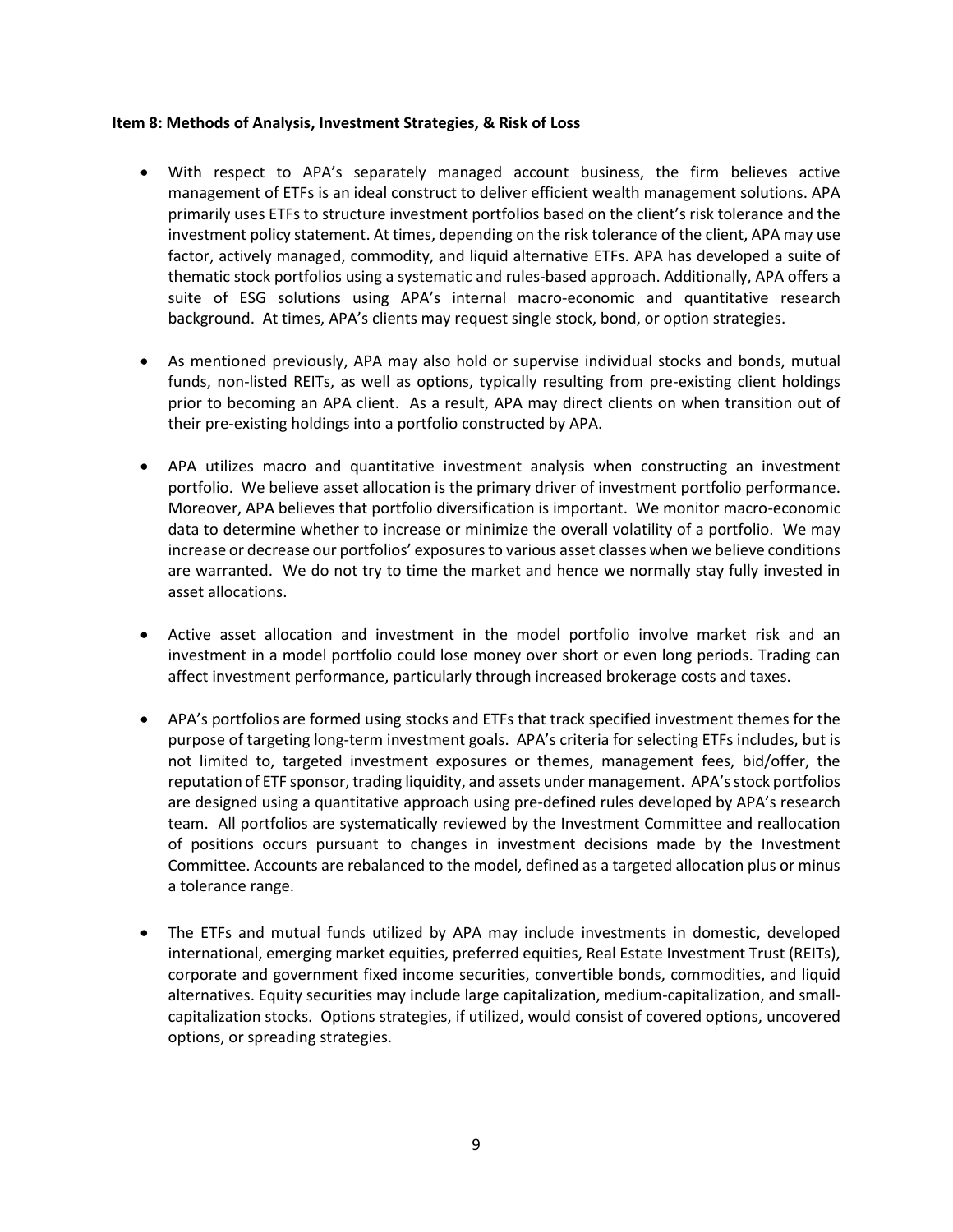- With respect to Astoria's sub-advisory business to PPI, the firm seeks to identify investments that it believes are positioned to benefit from a sustained inflationary environment, such as companies the overall profits of which are expected to increase with rising consumer, producer, and raw material prices. The Fund's portfolio is generally expected to include the equity securities of approximately 50-60 issuers that may range from mid-to-large capitalization companies. APA utilizes a quantitative stock selection process to construct the single stock equity portion of the portfolio.
- Issuers are expected to be domiciled in or earn a majority of their revenues from activities within the U.S., however, the fund may have significant exposure to issuers that are either domiciled in or earn a majority of the revenues from activities within Asia, Canada, or Europe.

## **Methods of Analysis**

- APA's investment strategies use macro and quantitative models which may perform differently than expected as a result of, among other things, the factors used in the models, the weight placed on each factor, changes from the factors' historical trends, and technical issues in the construction and implementation of the models.
- As a sub-advisor to PPI, Astoria employs a top-down quantitative approach selecting the companies which pass various fundamental screens, such as valuations, growth, prospects, quality, and sensitivity to inflation measures.

## **Investment Strategies**

- APA uses long term trading strategies to build portfolios.
- **Long term trading** is designed to capture market rates of both return and risk. Due to its nature, the long-term investment strategy can expose clients to various types of risk that will typically surface at various intervals during the time the client owns the investments. These risks include but are not limited to inflation (purchasing power) risk, interest rate risk, economic risk, market risk, and political/regulatory risk.
- **Options transactions** involve a contract to purchase a security at a given price, not necessarily at market value, depending on the market. This strategy includes the risk that an option may expire out of the money resulting in minimal or no value, as well as the possibility of leveraged loss of trading capital due to the leveraged nature of stock options.
- As a sub-advisor to PPI, Astoria seeks to leverage data from a variety of external sources as well as internal research to identify and capitalize on trends that have implications for individual companies, sectors or commodities exposure.

## **Investing in securities involves a risk of loss that you, as a client, should be prepared to bear.**

## **Material Risks Involved**

## **Risks of Specific Securities Utilized**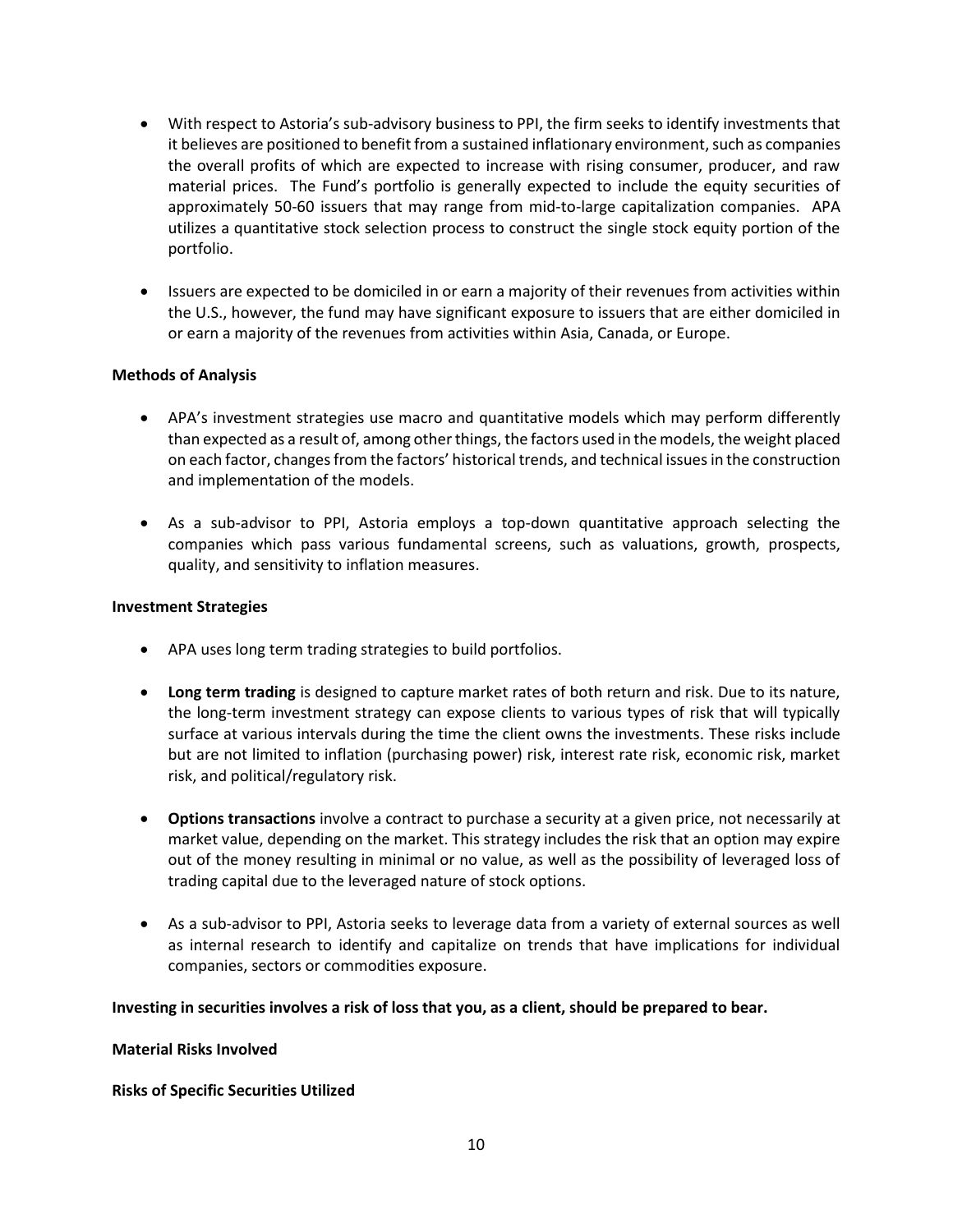- APA's use of options trading generally holds a greater risk of capital loss. Clients should be aware that there is a material risk of loss using any investment strategy. The investment types listed below are not guaranteed or insured by the FDIC or any other government agency.
- **Equity** investment generally refers to buying shares of stocks in return for receiving a future payment of dividends and/or capital gains if the value of the stock increases. The value of equity securities may fluctuate in response to specific situations for each company, industry conditions and the general economic environments.
- **Exchange Traded Funds (ETFs):** An ETF is an investment fund traded on stock exchanges, similar to stocks. Investing in ETFs carries the risk of capital loss (sometimes up to a 100% loss in the case of a stock holding bankruptcy). Areas of concern include the lack of transparency in products and increasing complexity, conflicts of interest and the possibility of inadequate regulatory compliance. Precious Metal ETFs (e.g., Gold, Silver, or Palladium Bullion backed "electronic shares" not physical metal) specifically may be negatively impacted by several unique factors, among them (1) large sales by the official sector which own a significant portion of aggregate world holdings in gold and other precious metals, (2) a significant increase in hedging activities by producers of gold or other precious metals, (3) a significant change in the attitude of speculators and investors.
- **Options** are contracts to purchase a security at a given price, risking that an option may expire out of the money resulting in minimal or no value. An uncovered option is a type of options contract that is not backed by an offsetting position that would help mitigate risk. The risk for a "naked" or uncovered put is not unlimited, whereas the potential loss for an uncovered call option is limitless. Spread option positions entail buying and selling multiple options on the same underlying security, but with different strike prices or expiration dates, which helps limit the risk of other option trading strategies. Option transactions also involve risks including but not limited to economic risk, market risk, sector risk, idiosyncratic risk, political/regulatory risk, inflation (purchasing power) risk and interest rate risk.

## **Additional Risks that may be associated with Astoria's sub-advisory business with the ETF include:**

- Market Risk Securities are subject to market fluctuations caused by such factors as economic, political, regulatory or market developments, changes in interest rates and perceived trends in securities prices.
- Debt Securities Risk Debt securities subject the holder to credit risk of the issuer. Credit risk refers to the possibility that the issuer or other obligor of a security will not be able or willing to make payments of interest and principal when due. Generally, the value of debt securities will change inversely with changes in interest rates.
- U.S. Treasury Obligations and TIPS Risk U.S. Treasury obligations, including TIPS, may differ from other securities in their interest rates, maturities, times of issuance and other characteristics. TIPS (Treasury Inflation-Protected Securities) are income generating instrument whose interest and principal are adjusted for inflation – typically, according to changes in the Consumer Price Index.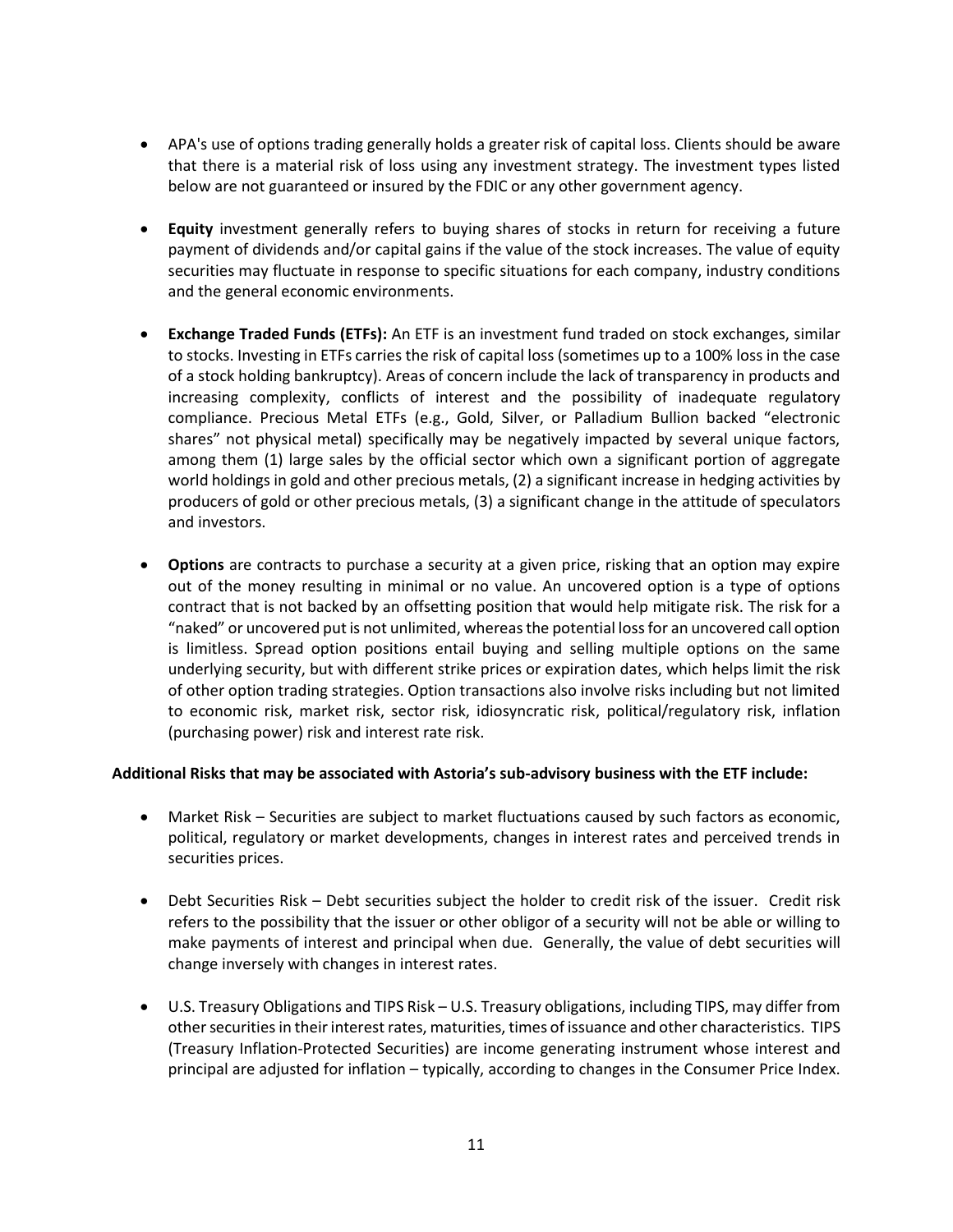Changes to the financial condition or credit rating of the U.S. government may cause the value of the Fund's exposure to U.S. Treasury obligations to decline.

- Foreign Securities Risk These risks include greater market volatility, the availability of less reliable financial information, higher transactional and custody costs, taxation by foreign governments, decreased market liquidity and political instability. Foreign issuers may be subject to less stringent requirements regarding accounting, auditing, financial reporting and record keeping than are U.S. issuers, and therefore not all material information may be available.
- Non-Diversification Risk Classified as non-diversified under the 1940 Act, the Fund is limited as to the percentage of its assets which may be invested in the securities of any one issuer by the diversification requirements imposed by the Internal Revenue Code of 1986.
- Currency Risk Investments directly in foreign currencies or in securities that trade in, and receive revenues in, foreign currencies are subject to the risk that those currencies will decline in value relative the U.S. dollar.

# **Past performance is not indicative of future results. Investing in securities involves a risk of loss that you, as a client, should be prepared to bear.**

## <span id="page-13-0"></span>**Item 9: Disciplinary Information**

## **Criminal or Civil Actions**

• There are no criminal or civil actions to report.

## **Administrative Proceedings**

• There are no administrative proceedings to report.

## **Self-regulatory Organization (SRO) Proceedings**

• There are no self-regulatory organization proceedings to report.

## <span id="page-13-1"></span>**Item 10: Other Financial Industry Activities and Affiliations**

## **Registration as a Broker/Dealer or Broker/Dealer Representative**

• Neither APA nor its representatives are registered as or have pending applications to become, a broker/dealer or a representative of a broker/dealer.

# **Registration as a Futures Commission Merchant, Commodity Pool Operator, or a Commodity Trading Advisor**

• Neither APA nor its representatives are registered as or have pending applications to become either a Futures Commission Merchant, Commodity Pool Operator, or Commodity Trading Advisor or an associated person of the foregoing entities.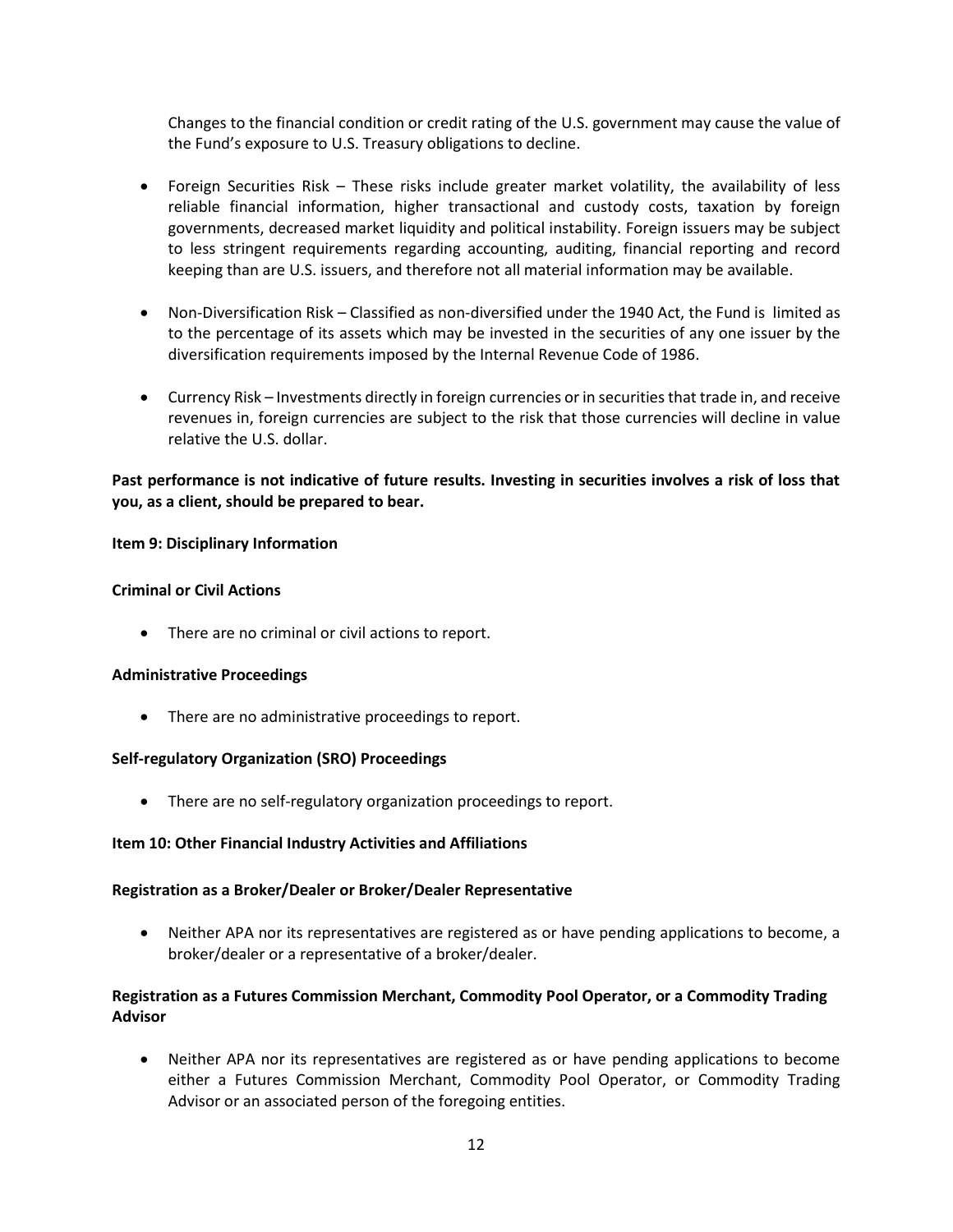## **Registration Relationships Material to this Advisory Business and Possible Conflicts of Interests**

• Neither APA nor its representatives have any material relationships to this advisory business that would present a possible conflict of interest.

# **Selection of Other Advisers or Managers and How This Adviser is Compensated for Those Selections**

• APA does not utilize nor select third-party investment advisers. All assets are managed by APA.

# <span id="page-14-0"></span>**Item 11: Code of Ethics, Participation or Interest in Client Transactions and Personal Trading**

## **Code of Ethics**

• APA has a written Code of Ethics that covers the following areas: Prohibited Purchases and Sales, Insider Trading, Personal Securities Transactions, Exempted Transactions, Prohibited Activities, Conflicts of Interest, Gifts, and Entertainment, Confidentiality, Service on a Board of Directors, Compliance Procedures, Compliance with Laws and Regulations, Procedures and Reporting, Certification of Compliance, Reporting Violations, Compliance Officer Duties, Training and Education, Recordkeeping, Annual Review, and Sanctions. APA's Code of Ethics is available free upon request to any client or prospective client.

## **Recommendations Involving Material Financial Interests**

- APA and its associated persons may have a financial interest in issuers of securities that APA may recommend for purchase or sale by clients. For example, APA serves as subadvisor to AXS Astoria Inflation Sensitive ETF, an exchange-traded fund (ETF). APA will recommend investments in this ETF to those clients for which investment in the ETF is suitable.
- This presents a conflict of interest in that APA or its related persons may receive more compensation from investment in a security in which APA or a related person has a financial interest (i.e. the ETF) than from other investments. APA always acts in the best interest of the client consistent with its fiduciary duties and clients are not required to invest in the ETF if they do not wish to do so.

## **Investing Personal Money in the Same Securities as Clients**

• From time to time, representatives of APA may buy or sell securities for themselves that they also recommend to clients. This may provide an opportunity for representatives of APA to buy or sell the same securities before or after recommending the same securities to clients resulting in representatives profiting off the recommendations they provide to clients. Such transactions may create a conflict of interest. APA will always document any transactions that could be construed as conflicts of interest and will never engage in trading that operates to the client's disadvantage when similar securities are being bought or sold.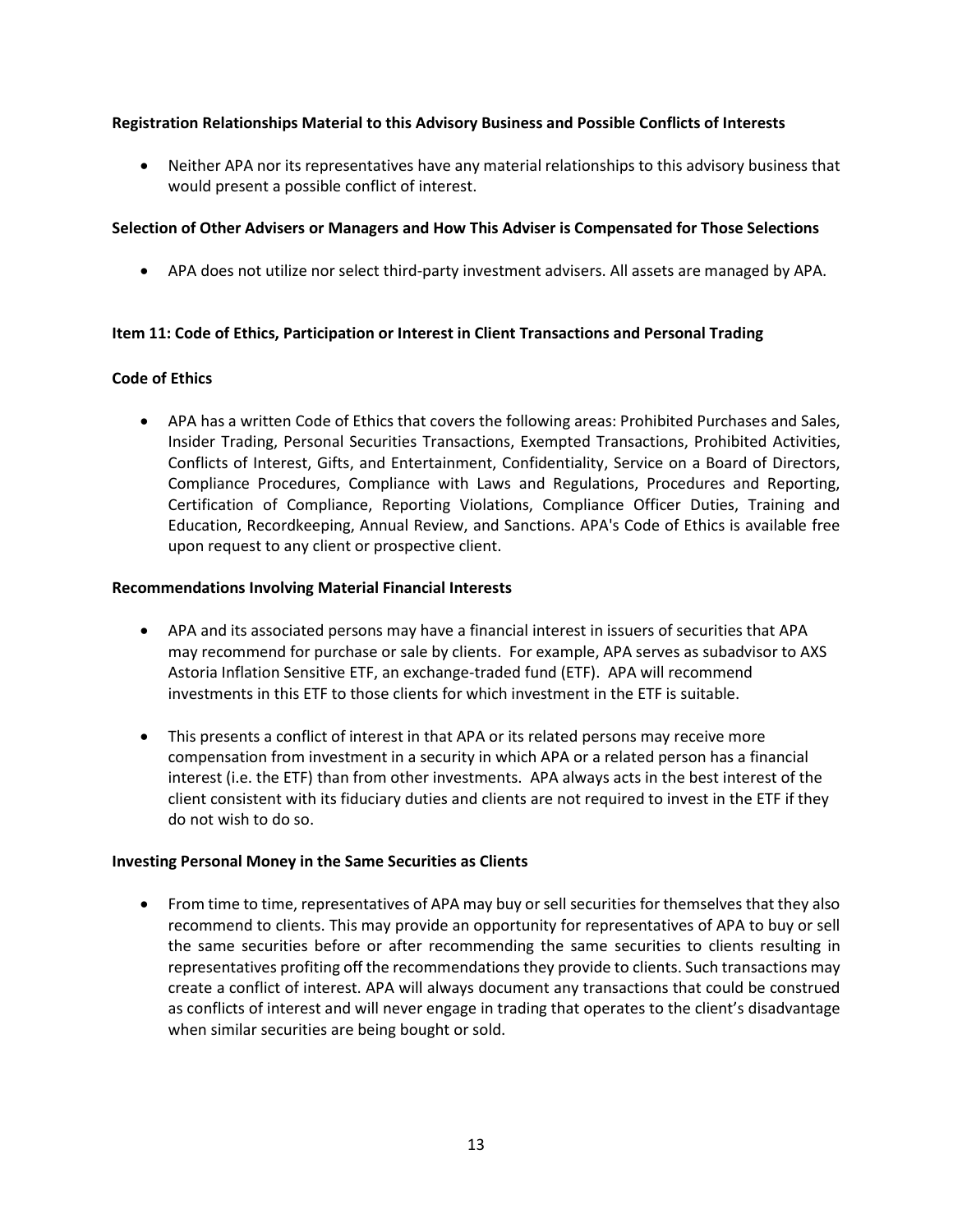## **Trading Securities At/Around the Same Time as Clients' Securities**

• From time to time, representatives of APA may buy or sell securities for themselves at or around the same time as clients. This may provide an opportunity for representatives of APA to buy or sell securities before or after recommending securities to clients resulting in representatives profiting off the recommendations they provide to clients. Such transactions may create a conflict of interest; however, APA will never engage in trading that operates to the client's disadvantage if representatives of APA buy or sell securities at or around the same time as clients.

## <span id="page-15-0"></span>**Item 12: Brokerage Practices**

#### **Factors Used to Select Custodians and/or Broker/Dealers**

- Custodians/broker-dealers will be recommended based on client relationships and APA's duty to seek "best execution," which is the obligation to seek execution of securities transactions for a client on the most favorable terms for the client under the circumstances. Clients will not necessarily pay the lowest commission or commission equivalent, and APA may also consider the market expertise and research access provided by the broker-dealer/custodian, including but not limited to access to written research, oral communication with analysts, admittance to research conferences and other resources provided by the brokers that may aid in APA's research efforts. APA will never charge a premium or commission on transactions, beyond the actual cost imposed by the broker-dealer/custodian.
- APA is currently using Schwab Institutional, a division of Charles Schwab & Co., Inc. or TD Ameritrade Institutional, a division of TD Ameritrade, Inc. Member FINRA/SIPC, Fidelity and Wells Fargo as its custodians. It is expected that additional custodial platforms will be added over time.

# **Research and Other Soft-Dollar Benefits**

• APA receives no research, product, or services other than execution from a broker-dealer or third party in connection with client securities transactions ("soft dollar benefits").

#### **Brokerage for Client Referrals**

• APA receives no referrals from a broker-dealer or third party in exchange for using that brokerdealer or third party.

#### **Clients Directing Which Broker/Dealer/Custodian to Use**

• APA will require clients to use a specific broker-dealer to execute transactions. Not all advisers require clients to use a broker-dealer.

## **Aggregating (Block) Trading for Multiple Client Accounts**

• APA currently enters into block trades when faciliting client order flow.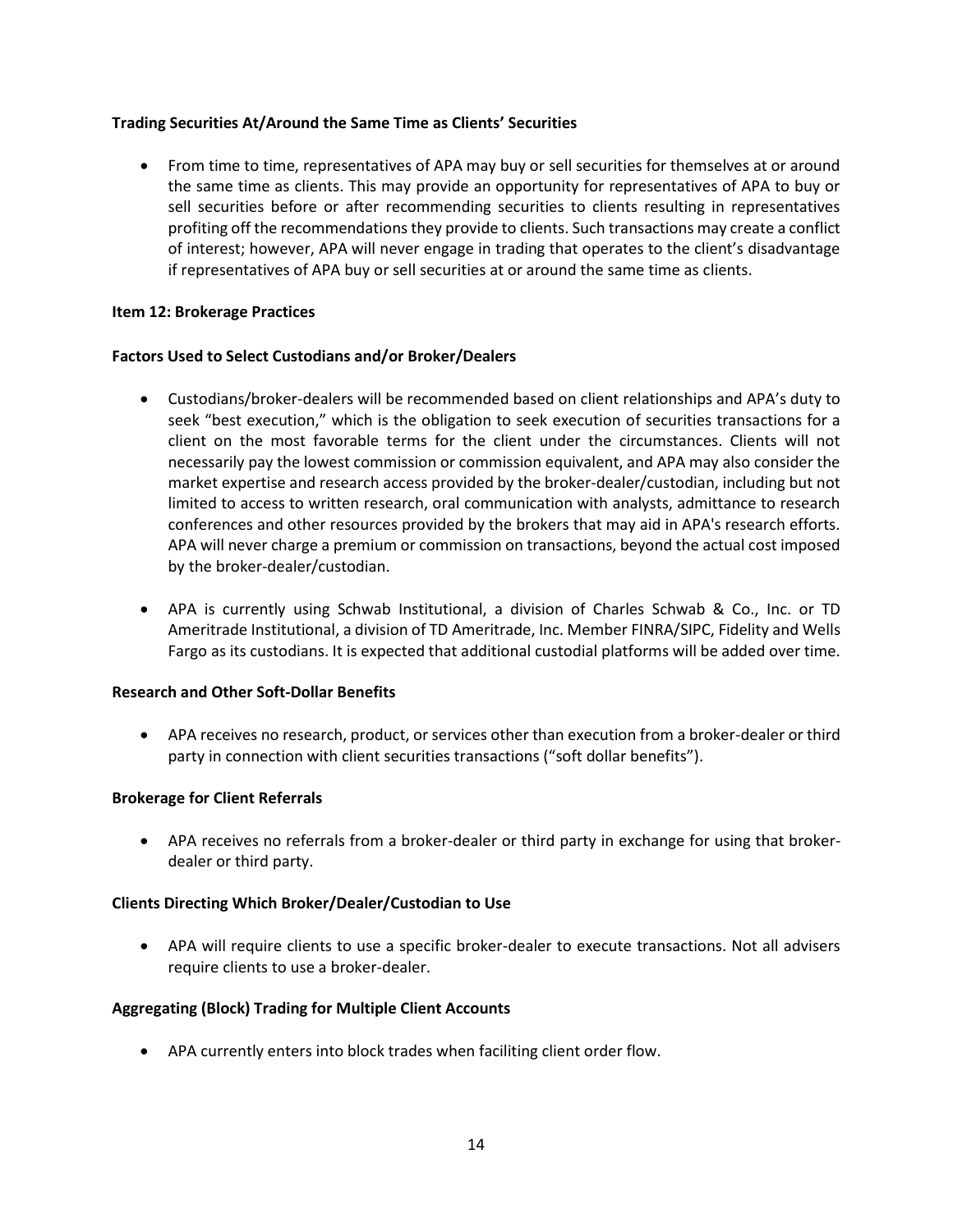#### <span id="page-16-0"></span>**Item 13: Review of Accounts**

#### **Frequency and Nature of Periodic Reviews and Who Makes Those Reviews**

• All client accounts for APA's advisory services provided on an ongoing basis are reviewed regularly by a member of the firm's Research and Capital Markets division. These reviews are done with respect to an investment policy statement, risk tolerance, and other criteria set aside by the financial advisor.

#### **Factors That Will Trigger a Non-Periodic Review of Client Accounts**

• Reviews may be triggered by material market, economic or political events, or by changes in client financial situations such as retirement, termination of employment, physical move, or inheritance.

#### **Content and Frequency of Regular Reports Provided to Clients**

• Each client of APA's advisory services provided on an ongoing basis will receive a quarterly report detailing the client's account, including assets held, asset value, and calculation of fees. This written report will come from the custodian. Additional performance results are made available via APA's technology and performance reporting system, Orion Portfolio Solutions.

#### <span id="page-16-1"></span>**Item 14: Client Referrals and Other Compensation**

## **Economic Benefits Provided by Third Parties for Advice Rendered to Clients (Includes Sales Awards or Other Prizes)**

- As described in Item 12, APA recommends one or more broker-dealers to its clients for brokerage and custody services. The broker-dealer provides APA with economic benefits that are typically not available to retail investors. These benefits generally are available to independent investment advisers on an unsolicited basis, at no charge to them so long as the adviser maintains a minimum amount of its clients' assets in accounts at the broker-dealer. These benefits include brokerage services that are related to the execution of securities transactions, custody, research, including that in the form of advice, analyses, reports, and access to mutual funds and other investments that are otherwise generally available only to institutional investors or would require a significantly higher minimum initial investment. For APA client accounts maintained at the broker-dealer, the broker-dealer does not charge separately for custody services but is compensated by account holders through commissions or other transaction-related or asset-based fees for securities trades that are executed through the broker-dealer or that settle into accounts held by that broker-dealer.
- The broker-dealer also makes available to APA other products and services that benefit APA but may not benefit its clients' accounts such as:
	- $\circ$  National, regional or APA specific educational events organized and/or sponsored by the broker-dealer.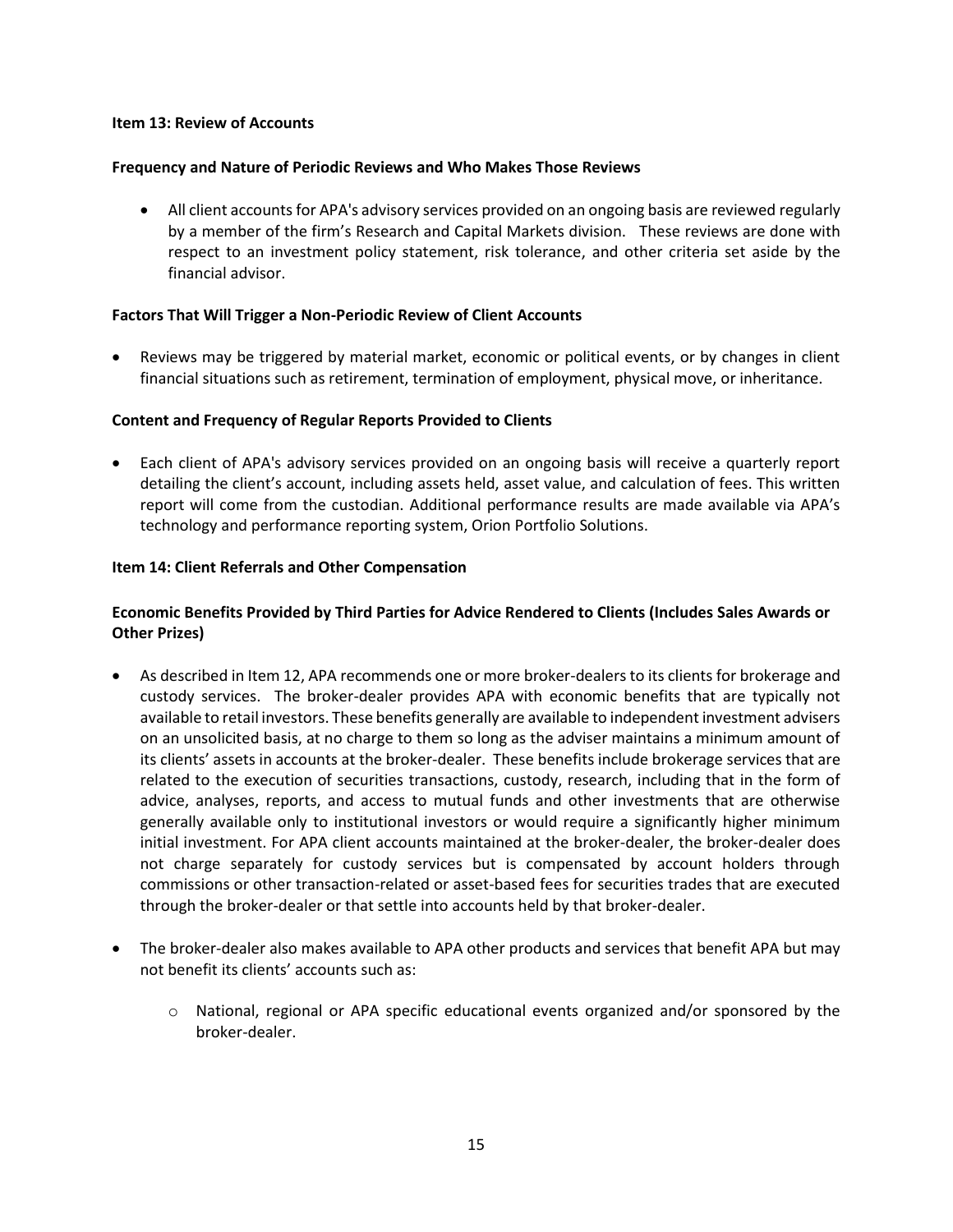- $\circ$  Occasional business entertainment of personnel of APA by the broker-dealer, including meals, invitations to sporting events, including golf tournaments, and other forms of entertainment, some of which may accompany educational opportunities.
- o Products and services that assist APA in managing and administering clients' accounts including software and other technology (and related technological training) that provide access to client account data (such as trade confirmations and account statements), facilitate trade execution (and allocation of aggregated trade orders for multiple client accounts, if applicable), provide research, pricing information and other market data, facilitate payment of APA's fees from its clients' accounts (if applicable), and assist with back-office training and support functions, recordkeeping and client reporting.
- $\circ$  Many of these services generally may be used to service all or some substantial number of APA's accounts. The broker-dealer also makes available to APA other services intended to help APA manage and further develop its business enterprise. These services may include professional compliance, legal and business consulting, publications and conferences on practice management, information technology, business succession, regulatory compliance, employee benefits providers, and human capital consultants, insurance and marketing. In addition, the broker-dealer may make available, arrange and/or pay vendors for these types of services rendered to APA by independent third parties. The broker-dealer may discount or waive fees it would otherwise charge for some of these services or pay all or a part of the fees of a third-party providing these services to APA.
- $\circ$  APA is independently owned and operated and not affiliated with the broker-dealers it utilizes.
- $\circ$  As part of its fiduciary duties to clients, APA endeavors at all times to put the interests of its clients first. Clients should be aware, however, that the receipt of economic benefits by APA or its related persons in and of itself creates a conflict of interest and may indirectly influence the APA's recommendation of a particular broker-dealer for custody and brokerage services.

## **Compensation to Non – Advisory Personnel for Client Referrals**

• APA does not compensate non-advisory personnel (i.e. solicitors) for client referrals.

#### <span id="page-17-0"></span>**Item 15: Custody**

• When advisory fees are deducted directly from client accounts at the client's custodian, APA will be deemed to have limited custody of client's assets and must have written authorization from the client to do so. Clients will receive all account statements and billing invoices that are required in each jurisdiction, and they should carefully review those statements for accuracy. Clients will also receive statements from APA and are urged to compare the account statements they received from custodians with those they received from APA.